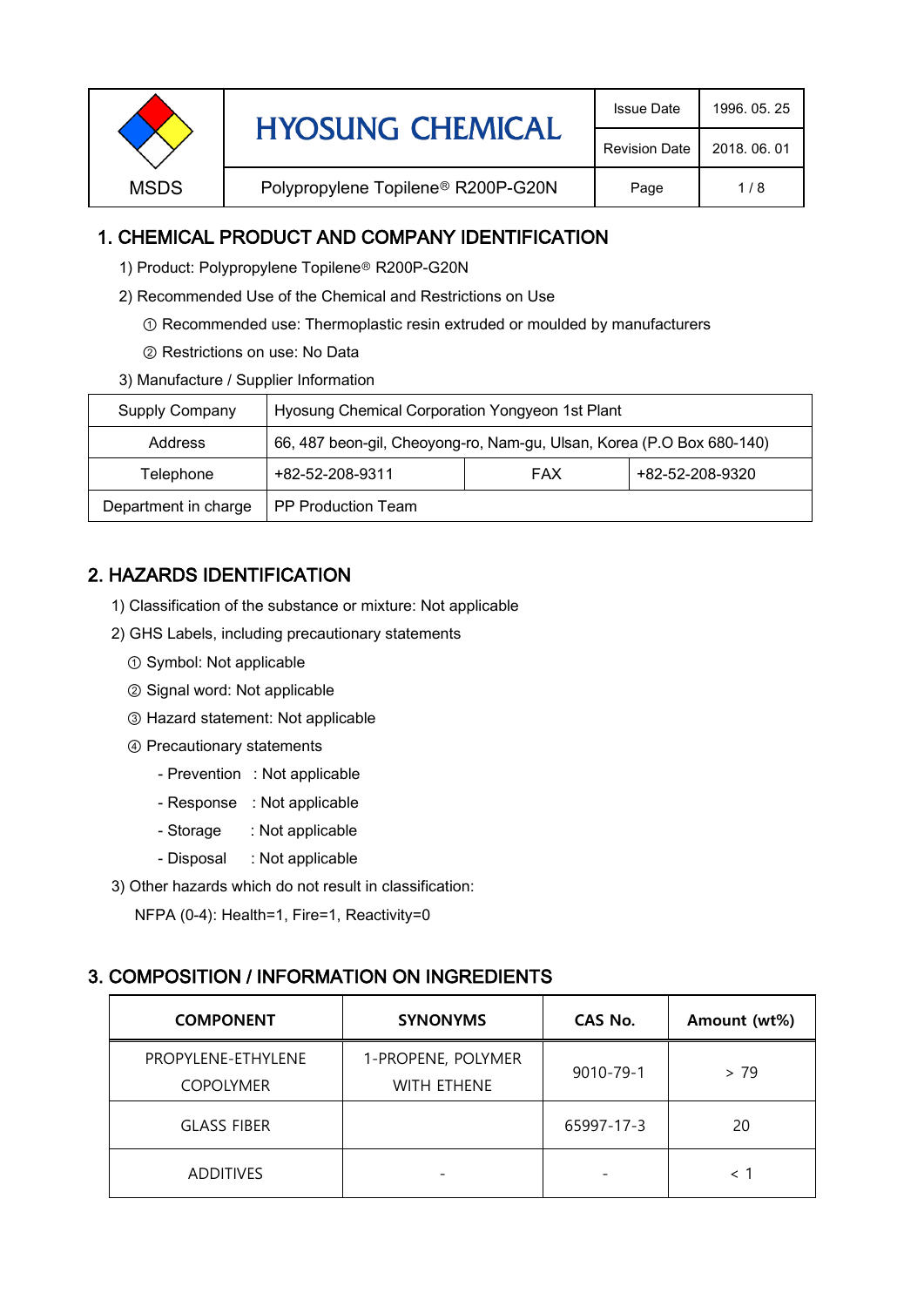|             | <b>HYOSUNG CHEMICAL</b>                        | <b>Issue Date</b> | 1996, 05, 25 |
|-------------|------------------------------------------------|-------------------|--------------|
|             | <b>Revision Date</b>                           | 2018, 06, 01      |              |
| <b>MSDS</b> | Polypropylene Topilene <sup>®</sup> R200P-G20N | Page              | 2/8          |

#### 4. FIRST AID PROCEDURES

- 1) Eye Contact
	- · In case of contact with substance, rinse your eyes immediately with running water for at least 20 minutes.
	- · Take medical action.
- 2) Skin Contact
	- · In case of contact with substance, rinse your skin immediately with running water for at least 20 minutes.
	- · Remove contaminated cloths including shoes immediately.
	- · Take medical action.
- 3) Inhalation
	- · Take medical action.
	- · Move into fresh air.
	- · If short of breathing, provide oxygen supply system.
- 4) Ingestion
	- · Do not put anything into the mouth of an unconscious person.
	- · Take medical action.
- 5) First-Aid Treatment and Information on Medical Doctors
	- · Let a medical provider know about the substance and take appropriate protection.

#### 5. FIRE FIGHTING MEASURES

- 1) Suitable (Unsuitable) Extinguishing Media
	- · Extinguishing media: Water, Carbon dioxide, Extinguishing powder, Firefighting foam
	- · Unsuitable Extinguishing media: No data
	- · Large fire: Firefighting, Water spray
- 2) Specific Hazards from Chemical Material
	- · Toxicant from combustion: Pyrolysis or combustion cause irritative gases or carbon dioxides.
- 3) Fire Fighting Procedures and Equipment
	- · If it can be done without risk, move container from fire area.
	- · If it will be leak, do not spray high-pressure water stream.
	- · Dike for later processing.
	- · Use extinguishing agents appropriate for surrounding fire.
	- · Avoid inhalation of materials and combustion products.
	- · Up the wind and avoid low area.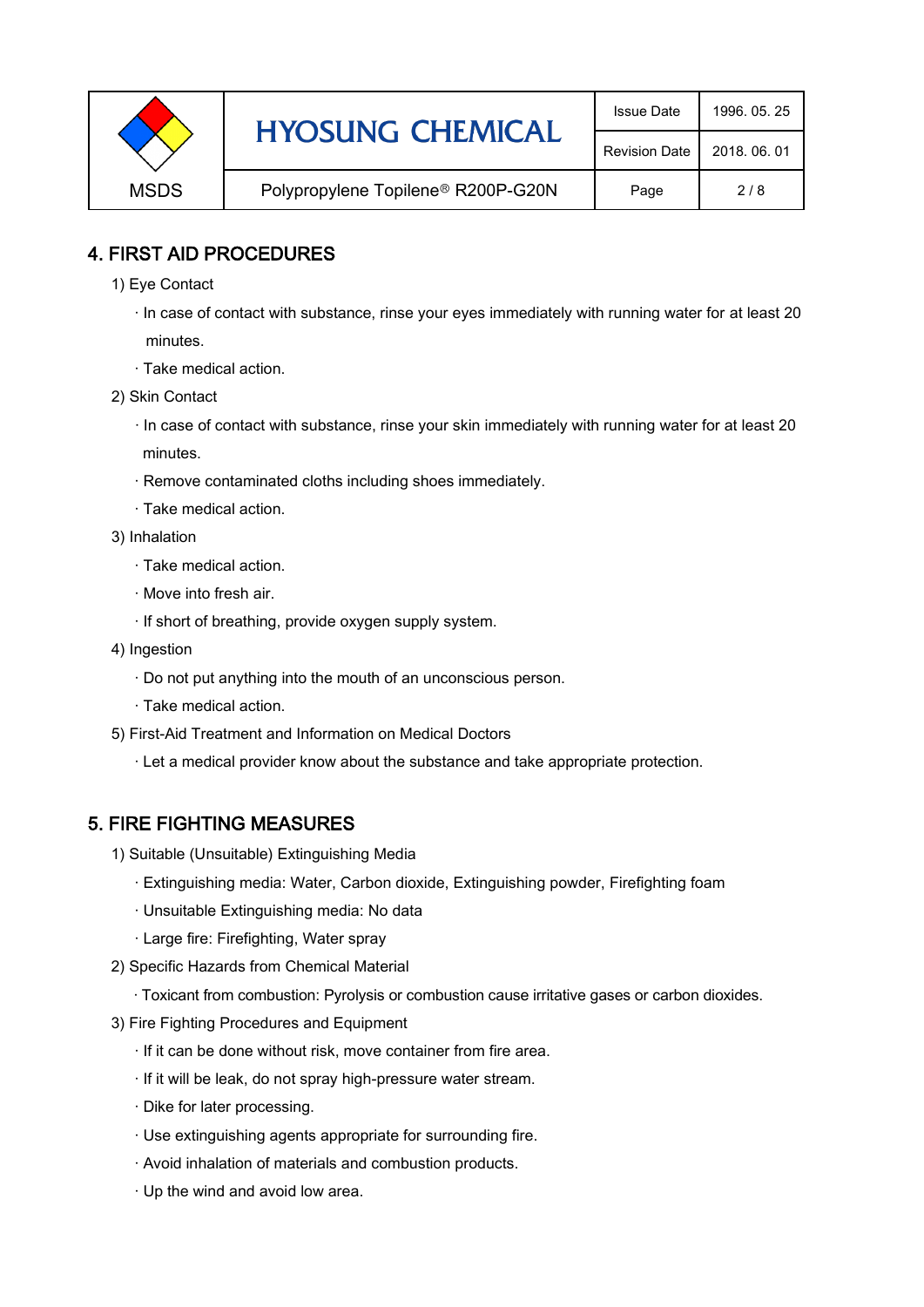|             | <b>HYOSUNG CHEMICAL</b>                        | <b>Issue Date</b> | 1996, 05, 25 |
|-------------|------------------------------------------------|-------------------|--------------|
|             | <b>Revision Date</b>                           | 2018, 06, 01      |              |
| <b>MSDS</b> | Polypropylene Topilene <sup>®</sup> R200P-G20N | Page              | 3/8          |

## 6. ACCIDENTAL RELEASE MEASURES

- 1) Personal Precautions, Protective Equipment and Emergency Procedures
	- · Remove all flammable sources.
	- · If it is not dangerous, stop leaking.
	- · Take caution of substances and conditions that should be avoided.
	- · Ventilate properly.
	- · Do not touch the effluents or walk around the area.
	- · Prevent producing dust.
- 2) Environmental Precautions
	- · Release to air: Not available
	- · Release to soil: Not available
	- · Release to water: Not available
- 3) Purification and Removal Methods
	- · Small leak: Put in proper containers for waste.
	- ,· Large leak: To minimize the spread, cover it with plastic sheets or water-proof cloths and keep it away from water.

#### 7. HANDLING AND STORAGE

- 1) Handling
	- · Avoid direct physical contact.
	- · Wash thoroughly after use.

· Take precautionary measures to prevent against explosion risks, as all types of polymers may develop dust during transporting or grinding of granules.

- 2) Storage
	- · Keep stored in airtight containers.
	- · Keep stores in a cool, dry place.
	- · Place in an appropriate space in compliance with local regulation.

#### 8. EXPOSURE CONTROLS AND PERSONAL PROTECTION

- 1) Exposure Limits and Biological Exposure Limits of Chemical
	- · KOSHA: No data
	- · AIHA: No data
	- · ACGIH: No data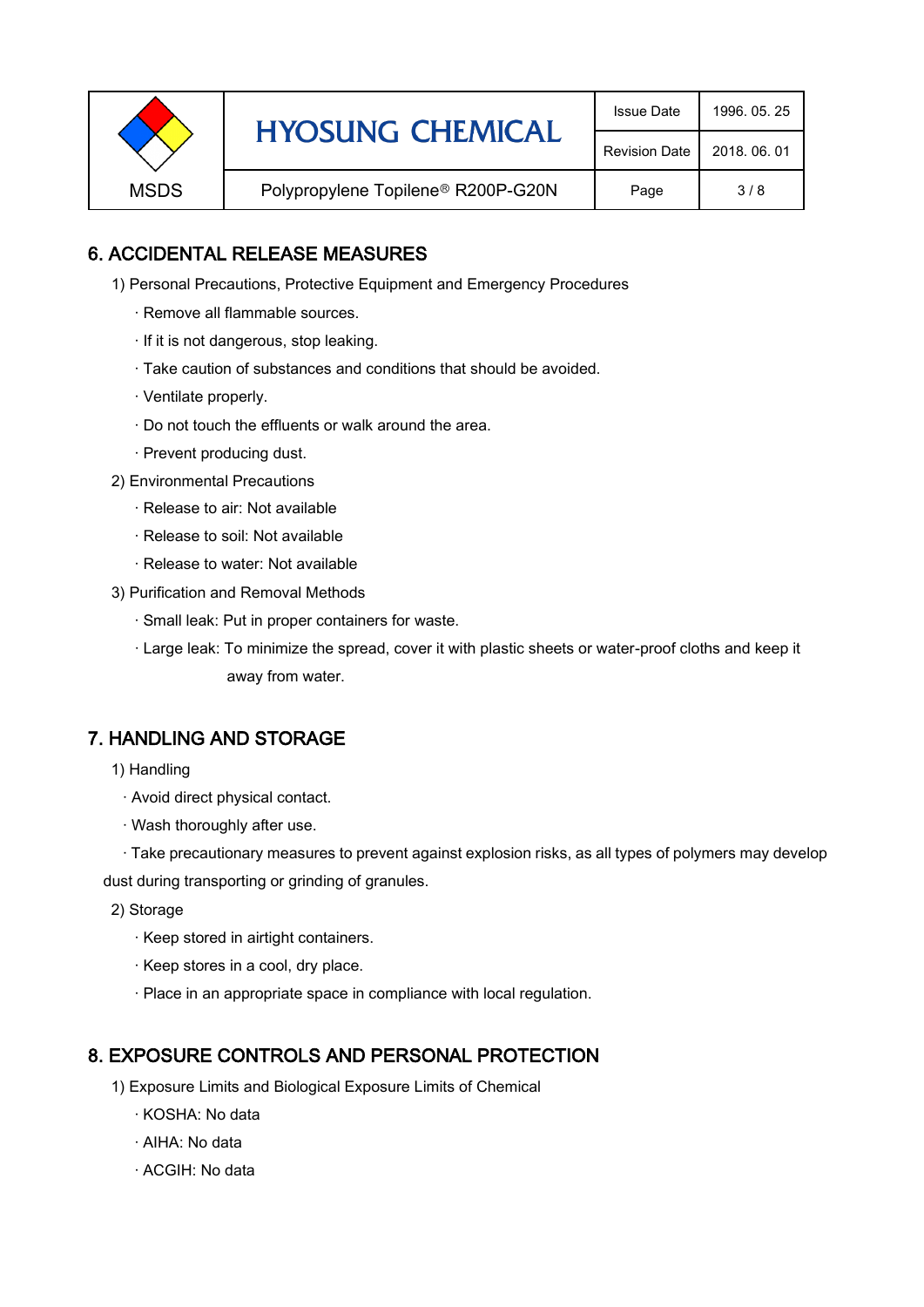|             | <b>HYOSUNG CHEMICAL</b>            | <b>Issue Date</b>    | 1996, 05, 25 |
|-------------|------------------------------------|----------------------|--------------|
|             |                                    | <b>Revision Date</b> | 2018, 06, 01 |
| <b>MSDS</b> | Polypropylene Topilene® R200P-G20N | Page                 | 4/8          |

- · OSHA: No data
- · Biological exposure limits: No data
- 2) Engineering Management
	- · Install local ventilation system.

· Ventilation equipment should be explosion-proof if explosive concentrations of dust, vapor of fume are present.

- 3) Personal Protective Equipment
	- ① Respiratory protection
		- · Use approved respirator if unable to control airborne dust, fumes, and vapor.
	- ② Eyes protection
		- · The wearing of chemical safety goggles or face shield is recommended.
		- · Install eyes washing facilities and quick drench shower near work areas.
	- ③ Hands protection
		- · The wearing of protective gloves is recommended to prevent exposure.
	- ④ Human body protection
		- · The wearing of protective clothing is recommended to prevent exposure.

## 9. PHYSICAL AND CHEMICAL PROPERTIES

- 1) Appearance: White pellet
- 2) Odor: Odorless
- 3) Odor Threshold: No data
- 4) pH: No data
- 5) Melting / Freezing Point: 130 ~ 170 ℃
- 6) Initial Boiling Point or Boiling Point Range: No data
- 7) Flash Point: No data
- 8) Evaporation Rate: No data
- 9) Flammability (Solid, Gas) : No data
- 10) Upper / Lower Flammability or Explosive Limits: No data
- 11) Vapor Pressure: No data
- 12) Solubility: Insoluble
- 13) Vapor Density: No data
- 14) Relative Density: 0.88~0.92 kg/L (at 20℃)
- 15) N-Octane / Water Partition Coefficient: No data
- 16) Auto Ignition Temperature: 400℃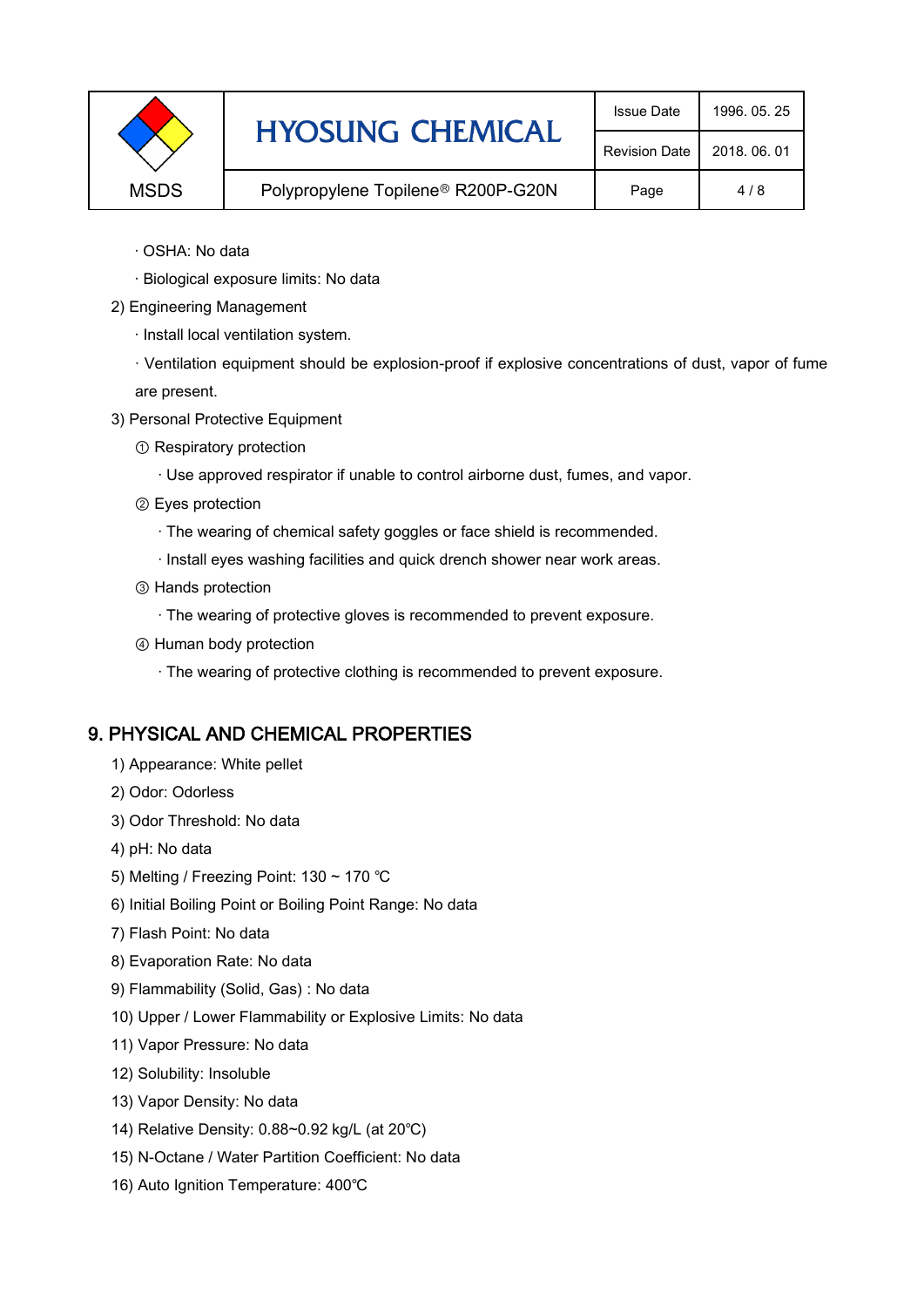|             | <b>HYOSUNG CHEMICAL</b>                        | <b>Issue Date</b> | 1996, 05, 25 |
|-------------|------------------------------------------------|-------------------|--------------|
|             | <b>Revision Date</b>                           | 2018, 06, 01      |              |
| <b>MSDS</b> | Polypropylene Topilene <sup>®</sup> R200P-G20N | Page              | 5/8          |

- 17) Decomposition Temperature: No data
- 18) Viscosity: No data
- 19) Molecular Weight: >10,000

## 10. STABILITY AND REACTIVITY

- 1) Chemical Stability
	- · Stable under normal temperature and pressure.
- 2) Possibility of Hazardous Reaction
	- · Will not occur under normal temperature and pressure.
- 3) Condition to Avoid
	- · Avoid contact with water.
	- · Keep away from heat, sparks and flame.
	- · Avoid contact with strong oxidizing agents, strong alkaline and strong acid.
- 4) Incompatibility with Other Materials
	- · Strong oxidizing materials, Flammable substance.
- 5) Hazardous Decomposition Product

· At elevated temperatures the material will begin to decompose, producing fumes that can contain carbon monoxide, acrolein, aldehydes, and unidentified organic compounds.

#### 11. TOXICOLOGICAL INFORMATION

- 1) Information on the Likely Routes of Exposure
	- · Inhalation: No data
	- · Ingestion: No data
	- · Skin contact: No data
	- · Eye contact: No data
- 2) Delayed and Immediate Effects and Chronic Effects From Short or Long Term Exposure
	- Acute toxicity
		- · Oral: No data
		- · Skin: No data
		- · Inhalation: No data
	- Skin corrosion / irritation: No data
	- Serious eye damage / eye irritation: No data
	- Respiratory sensitization: No data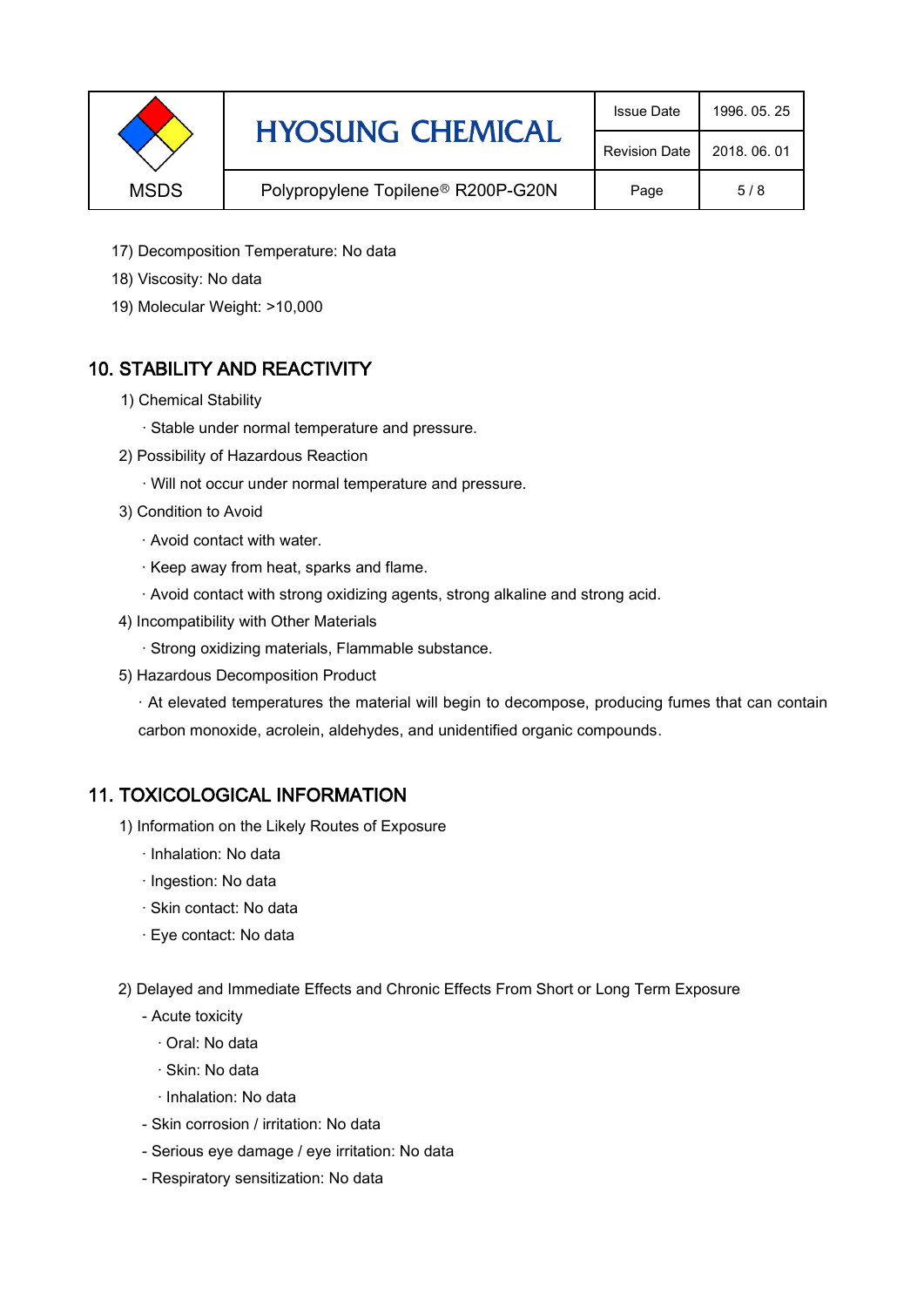|             | <b>HYOSUNG CHEMICAL</b>                        | <b>Issue Date</b> | 1996, 05, 25 |
|-------------|------------------------------------------------|-------------------|--------------|
|             | <b>Revision Date</b>                           | 2018, 06, 01      |              |
| <b>MSDS</b> | Polypropylene Topilene <sup>®</sup> R200P-G20N | Page              | 6/8          |

- Skin sensitization: No data
- Carcinogenicity
	- · Industrial Safety & Health Law: No data
	- · IARC: No data
	- · OSHA: No data
	- · ACGIH: No data
	- · NTP: No data
	- · EU CLP: No data
- Gem cell mutagenicity: No data
- Reproductive toxicity: No data
- Specific target organ systemic toxicity (Single exposure)
- Specific target organ systemic toxicity (Repeated exposure)
- Aspiration hazard: No data

#### 12. ECOLOGICAL INFORMATION

- 1) Ecotoxicity: No data
- 2) Persistence and Degradability: No data
- 3) Bioaccumulative Potential: No data
- 4) Mobility in Soil: No data
- 5) Other Adverse Effects: No data

## 13. DISPOSAL CONSIDERATIONS

- 1) Disposal Method
	- · Dispose in accordance with all applicable environmental regulations.
	- · Empty containers should be recycled or disposed of through an approved waste management facility.
- 2) Disposal Considerations
	- · For proper disposal of used material, an assessment must be completed to determine the proper and permissible waste management options under applicable rules, regulations and laws.

## 14. TRANSPORT INFORMATION

- 1) UN Number: Not regulated as a hazardous material
- 2) UN Proper Shipping Name: Not applicable
- 3) Hazard Class: Not applicable
- 4) Packing Group: Not applicable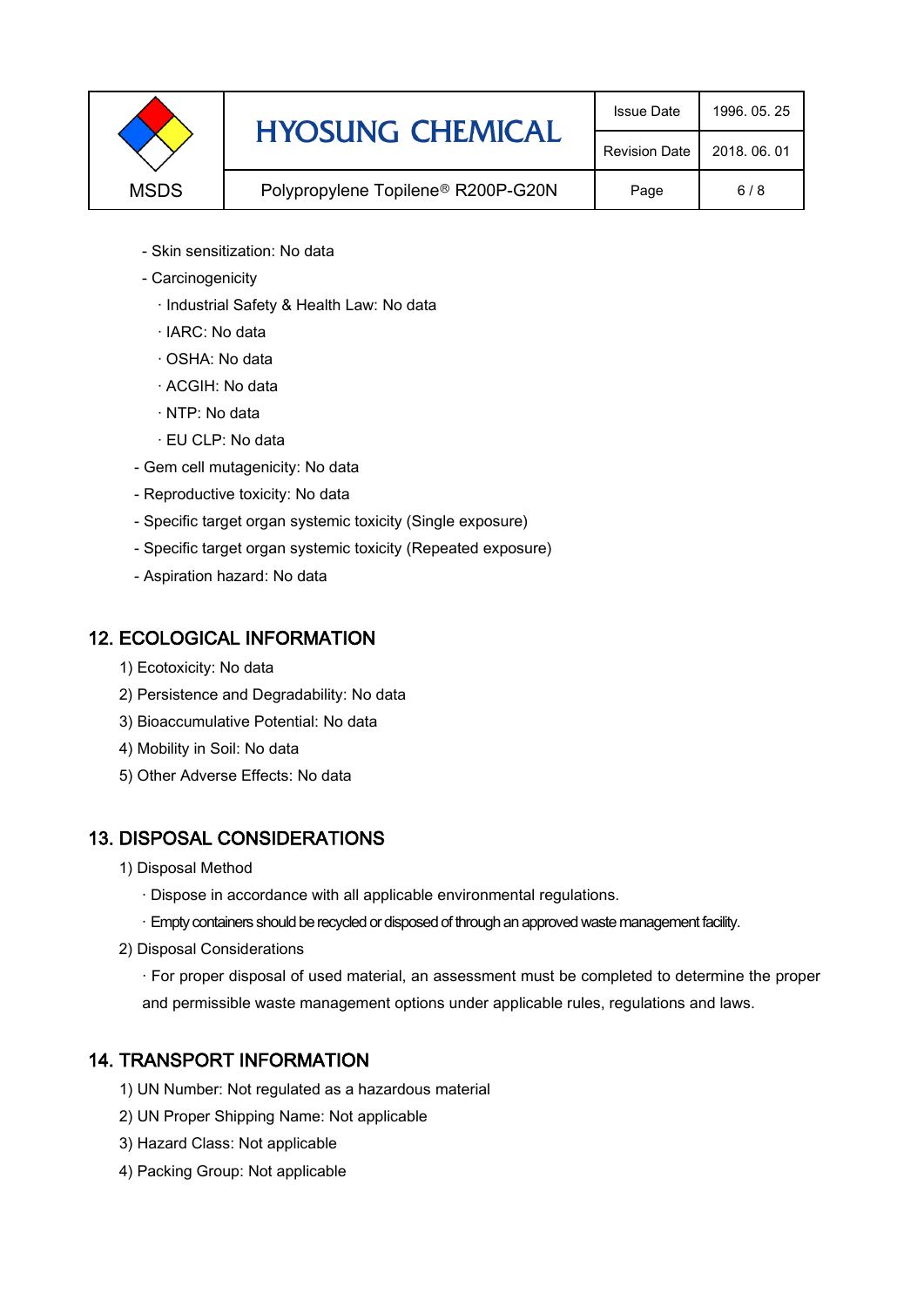|             | <b>HYOSUNG CHEMICAL</b>                        |                      | 1996, 05, 25 |
|-------------|------------------------------------------------|----------------------|--------------|
|             |                                                | <b>Revision Date</b> | 2018, 06, 01 |
| <b>MSDS</b> | Polypropylene Topilene <sup>®</sup> R200P-G20N | Page                 | 7/8          |
|             |                                                |                      |              |

- 5) Marine Pollutant: Not applicable
- 6) DOT Number: Not regulated as a hazardous material
- 7) IATA Number: Not regulated as a hazardous material
- 8) IMDG Code: Not regulated as a hazardous material
- 9) Further information: Not a hazardous material under DOT, IATA and IMDG
- 10) Special Precautions for User
	- · Emergency management type of fire: Not applicable
	- · Emergency management type of leak: Not applicable

## 15. REGULATORY INFORMATION

- 1) Industrial Safety and Health Law (KOREA): Not applicable
- 2) Toxic Chemical Substance Subject to Management Act (KOREA): Not applicable
- 3) Hazardous Material Safety Act (KOREA): Not applicable
- 4) Other Local or International Regulation
	- Persistent Organic Pollutant Management Law (KOREA): Not applicable
	- EU Classification
		- · Classification: Not applicable
		- · Risk Phrases: Not applicable
		- · Safety Phrases: Not applicable
	- US Regulations
		- · OSHA: Not applicable
		- · CERCLA: Not applicable
		- · EPCRA 302: Not applicable
		- · EPCRA 304: Not applicable
		- · EPCRA 301: Not applicable
	- Rotterdam Convention material: Not applicable
	- Stockholm Convention material: Not applicable
	- Montreal Protocol on Substance: Not applicable

## 16. OTHER INFORMATION

- 1) Reference
	- · KOSHA: Material Safety Data Sheet